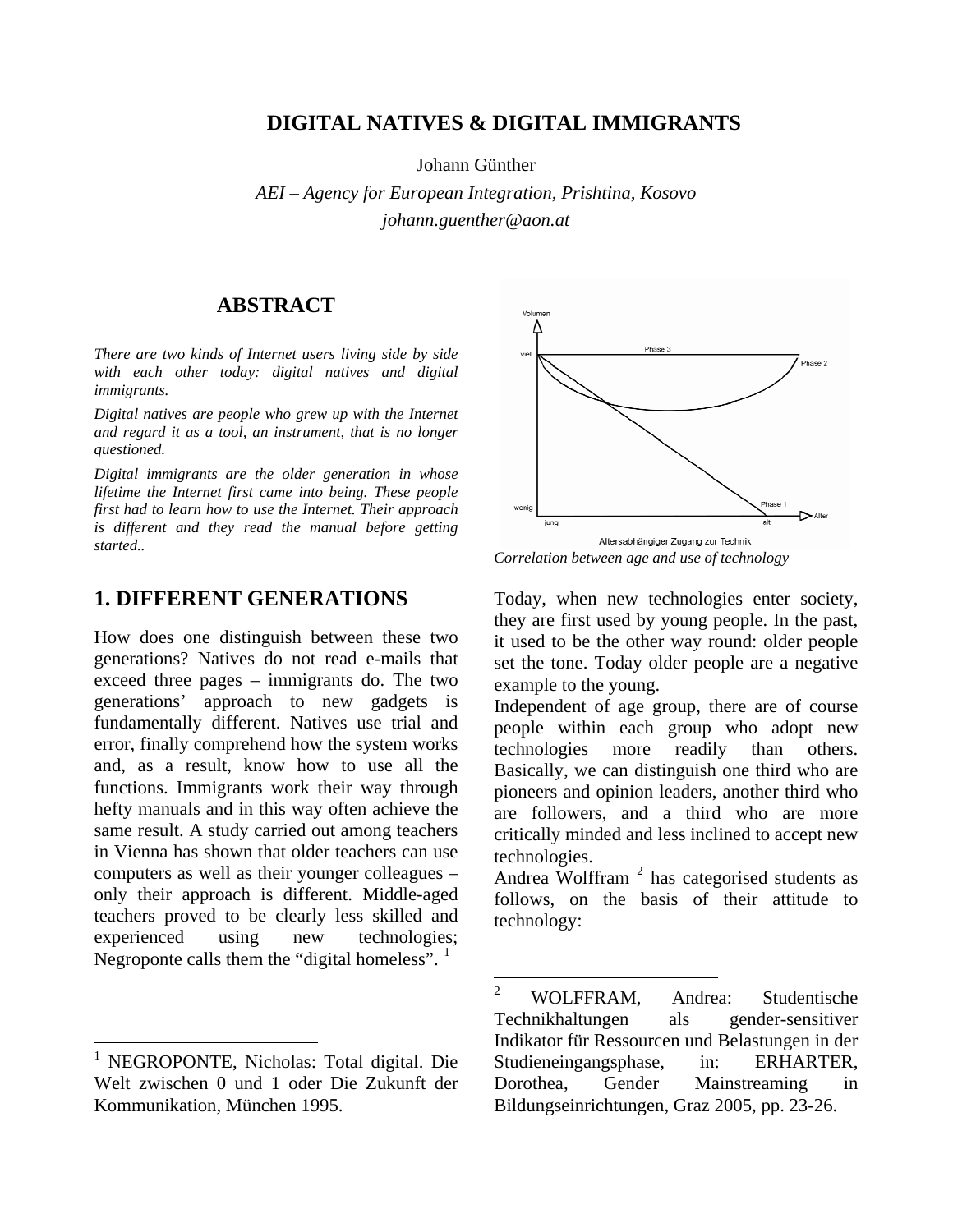- **Allrounders**, who are computer- and technology oriented. At almost 30%, this is the most prominent group among university freshers.
- **Technology geeks**, who are highly interested not only in computers but in technology in general. 20% of male and 8% of female students belong to this group.
- **Computer geeks**, who account for 22% of students surveyed. Computer geeks are enthusiasts who neglect social contacts. Their circle of friends shares the same habit of using technology.
- **Beginners**, who attribute little importance to computers and technology. A pronounced gender difference can be observed here: 1 in 2 women but only 1 in 10 men belongs to this group. 17% of students surveyed can be categorised as beginners.
- The **distanced**, who account for 11% of first-year students. Their interest in computers and IT is limited and they may even feel reluctant towards technology. Nevertheless, 60% say that their interest in technology was encouraged by their parents – encouragement which can have a negative impact later in life, as the following example from Philips shows.

Philips was market leader in shavers with its brand Philishave. However, market research showed that they were losing ground with their young target group. It turned out that sons who



shaving their father's old shaver. Since Philips' market share among older men was quite high, it was also

probable that the first shaver used by the son would have been a Philishave. But technology handed down by the parents is not 'cool'. As soon as he buys his own shaver, the young man will get a different product than his father's – definitely not a Philishave. To combat this trend, Philips looked for a promotional campaign to convince young men to buy a Philishave too. Philips' advertising managers found a pop star and commissioned him to write a song about shaving – a hitherto neglected subject. The record was brought on the market, and through strategic record purchases made by Philips itself the song got to top the charts. Once it was widely popular, Philips used the song in their commercials. They gave away the records as prizes to the young people who had previously bought records from them.

The Philishave had become trendy again and young people accepted it. Without proactive and even aggressive countermeasures, a product propagated by the older generation would not have found favour with the digital natives.

Digital natives can also be identified by the way they use e-mail communication and text messages:

| their parents  | CU            |     | See you                     |  |
|----------------|---------------|-----|-----------------------------|--|
| ve a negative  | K             | $=$ | OK                          |  |
| ving example   | <b>H4T5</b>   | $=$ | Home for tea at 5           |  |
|                | <b>GTGPOS</b> | $=$ | Got to go parent over       |  |
|                | shoulder      |     |                             |  |
| vers with its  | T42           |     | Tea for two                 |  |
| ket research   | hdl           | $=$ | Hab' dich lieb (I like you) |  |
| nd with their  | lol           | $=$ | Laughing out loud           |  |
| hat sons who   | afk           | $=$ | Absent from keyboard        |  |
| first<br>start | omg           | $=$ | Oh my God                   |  |
| shaving        | brb           | $=$ | Be right back               |  |
| often receive  | 8ung          | $=$ | Achtung (Careful)           |  |
| their father's | gn8           |     | Good night                  |  |
|                |               |     |                             |  |

In "*Die schwangere Madonna" (the pregnant Madonna)*, the writer Peter Henisch captures very nicely the different ways natives and immigrants use text messaging. An older man says this about the way an A-level student communicates:

'Some of [her] short messages annoyed me by their mere form. Communication beyond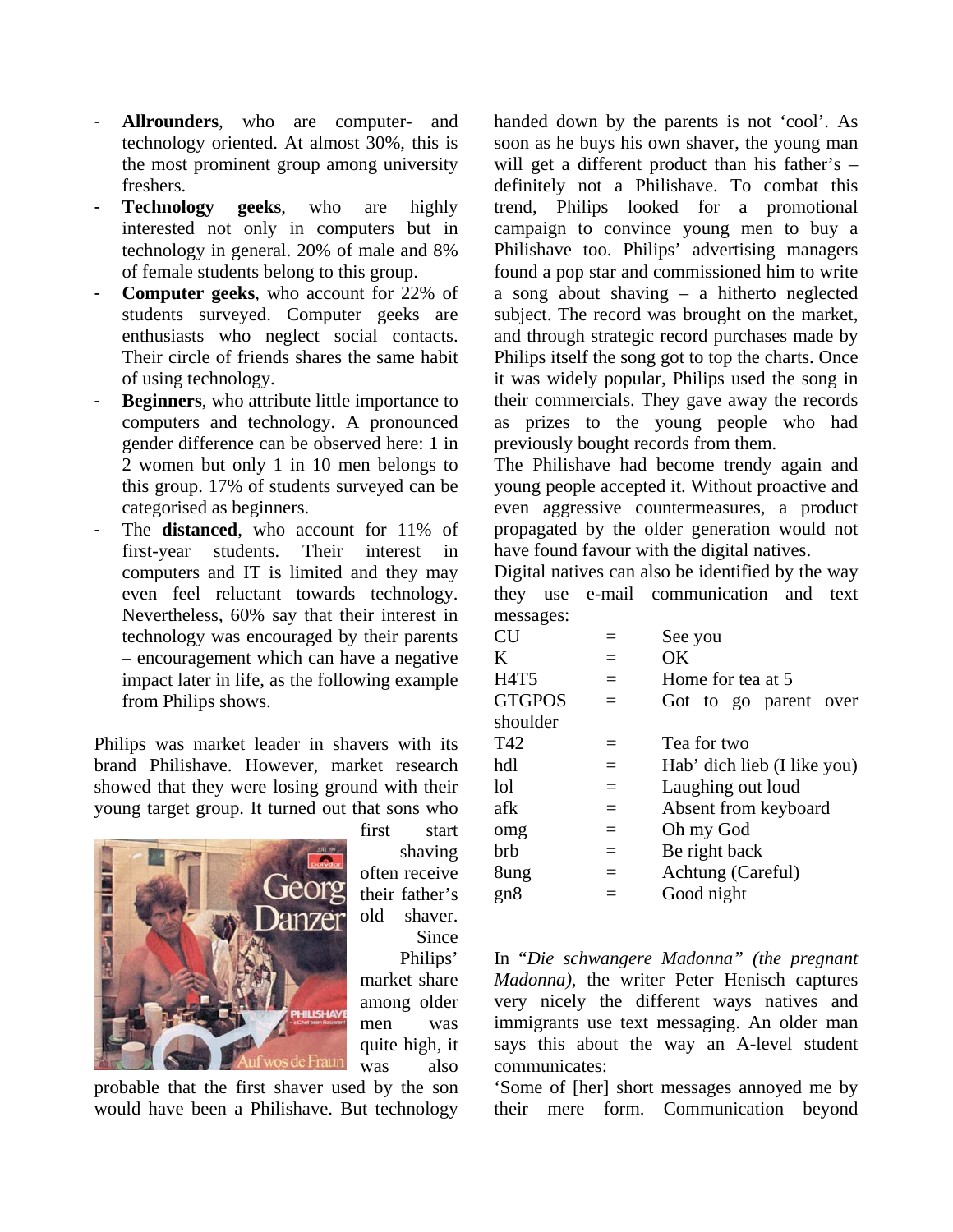grammar – when people of my age used to regard grammar as binding ever since we left school! Added to this, a number of "in" words and abbreviations whose meaning I could not always guess at.' [my translation]

## **The Digitalisation of Education**

'Digital students' use technology differently than the generation before them. They use instant messengers, mobile phones, the Internet, MP3, iPods, online games, blogs etc. without difficulty and often in parallel. They grew up actively using these technologies. Diana Andone has established the characteristics of 'digital students' in a Europe-wide study:

- a high use of technology (computers, Internet, mobile phone) and technology is firmly embedded in students' lives
- technology is part of their education and also of their social life, both as individuals and at group level
- using technology for communication
- an increased need for synchronous communication, but with asynchronous communication still very much anchored in their lives a strong emphasis on search methods
- development of strategic thinking
- mobile phone is perceived as a familiar and informal tool (SMS is increasing as a preferred communication tool)
- strong need for instant response

 $\overline{a}$ 

- need to control their online and e-learning environment
- direct participation and control over certain aspects of the educational process
- <span id="page-2-1"></span>• a preference for hands-on problem-solving
- students prefer the richness of face-to-face interaction and they will prefer to

communicate online or via mobile phone just with people whom they already know. <sup>[4](#page-2-1)</sup>

The study quoted is called "DIMPLE" and examines the relationships between learners and teachers. According to the study, the stakeholders in education are clearly divided:

- teachers are digital immigrants, and
- learners are digital natives.

# **Changing Behaviour**

The use of machines changes people's behaviour. The use of pocket calculators in schools led to heated discussions and there were concerns that children might cease to be able to do basic arithmetic. Well, some things may have gone lost, but other things have been gained.

People no longer remember telephone numbers because their phones have a memory. Is this a loss or an improvement for society? Is it important to know phone numbers by heart, or is it better to leave this bit of 'memory' in our brains free for more important things?

Car navigation systems make us even more dependent. We rely on the computer's instructions and neglect our own sense of direction. Does this constitute a loss or should we regard the navigation system as a luxury made possible by modern technology?

Do people have poorer spelling skills today because of computer spell checks?

Electronic devices can read texts to us. Does this mean that our reading skills have become poorer?

Reading is a good example that proves the contrary.

 $\frac{1}{4}$  ANDONE, Diana; DRON, Jon; PEMBERTON, Lyn: The DIMPLE (Digital Internet and Mobile Phone e-Learning Environment) – a dual device research methodology?, in Proceedings of the  $12<sup>th</sup>$ International Conference NETTIES Networking Entities 2006, The future of E: Advanced Educational Technologies for a Future e-Europe, Timisoara 2006, pp. 54-55.

<span id="page-2-0"></span><sup>3</sup> HENISCH, Peter: Die schwangere Madonna, St. Pölten-Salzburg 2005, p. 274.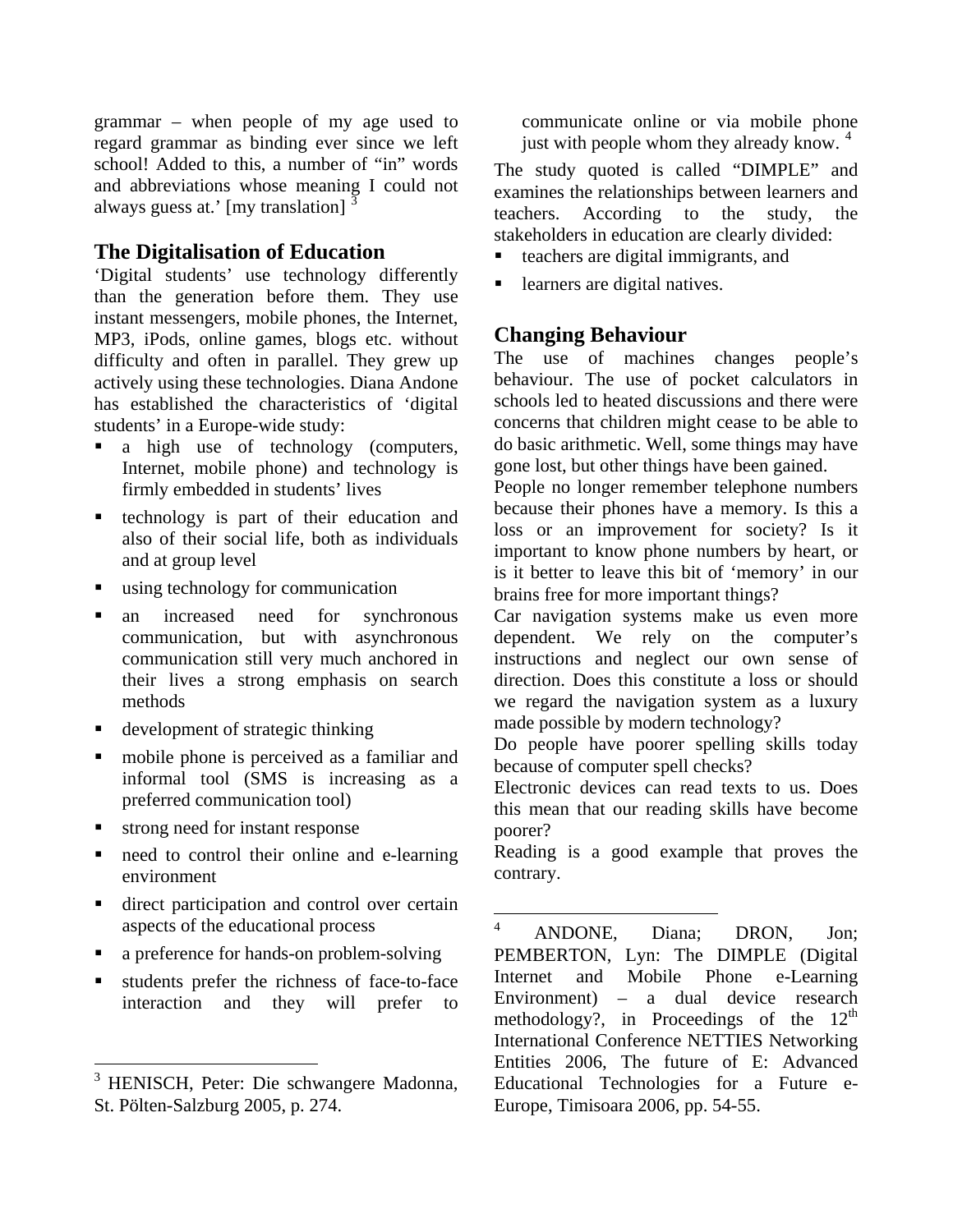

This generation reads faster than the generation before it and the next generation will be even faster readers. People today can read 200 to 250 words per minute. With the help of training this can be improved to 500 words

per minute, as tests in usability labs have shown.

Apart from reading speed, the manner of reading has changed, too. People read letters in an efficient manner.

The reader checks, in the following order: who the letter is from, how his/her own name is spelt, the reference line (i.e. the contents of the letter), and the date. He/she does not read the text itself but only skims it. The recipient's eyes glance to the bottom of the page and to the end of the letter to see who signed it. He/she takes in the postscript before looking at the text itself.

At each of these points –

- sender
- address
- **•** reference line
- $\blacksquare$  date
- $\blacksquare$  signature
- **postscript**

the reading can potentially be broken off.

The sender's identity may be enough to consign the letter to the dustbin. The enthusiastic follower of a political movement, for instance, may well throw a letter from another political organisation in the bin without reading it.

The way the recipient is addressed is critical; he or she may stop reading simply because his/her name is misspelt.

The subject line of the letter is another decisive criterion. If it does not hold any interest for the reader, he/she will stop reading and the communication breaks down.

If the date of the letter reveals that is was written a considerable number of days earlier, the letter is felt to be dated and produces less effect.

It is also relevant who signed the letter because this expresses respect for the recipient. If it was signed by a secretary on behalf of her boss, the message is less valued.

The postscript is a relic from the days of the typewriter. When one had finally finished typing a letter without mistakes and realised that an important thought had been left out, a postscript was added at the end so that one was spared retyping the whole letter. We still use postscripts today even though on a word processor we can of course insert any afterthought in the body of text itself. But there is an advantage to this, as studies in the usability lab show. Postscripts are read before the text of the letter itself – they are therefore a good device for positioning effective messages.

People read letters economically; the individual parts of the letter all constitute criteria which may lead to the breakdown of communication.

A similar survey has been carried out among readers of academic papers. The following order of priorities emerged:

- the title it must be precise and pertinent so that the reader feels compelled to look beyond the title page
- the table of contents the chapter headings must reflect the contents of the chapters
- the summary gives an overview of the paper.

If these three criteria have passed the test and the reader is still interested in the paper, he or she will read some of the individual chapters. Hardly anybody ever reads an academic paper from cover to cover; one only reads particularly relevant sections.

Only fiction read for enjoyment is read from cover to cover.

Some organisations are increasingly turning to 'corporate reading': individual chapters of a technical book are divided among several people who only read the passages allotted to them and summarise them. Eventually, everybody reports about their chapter and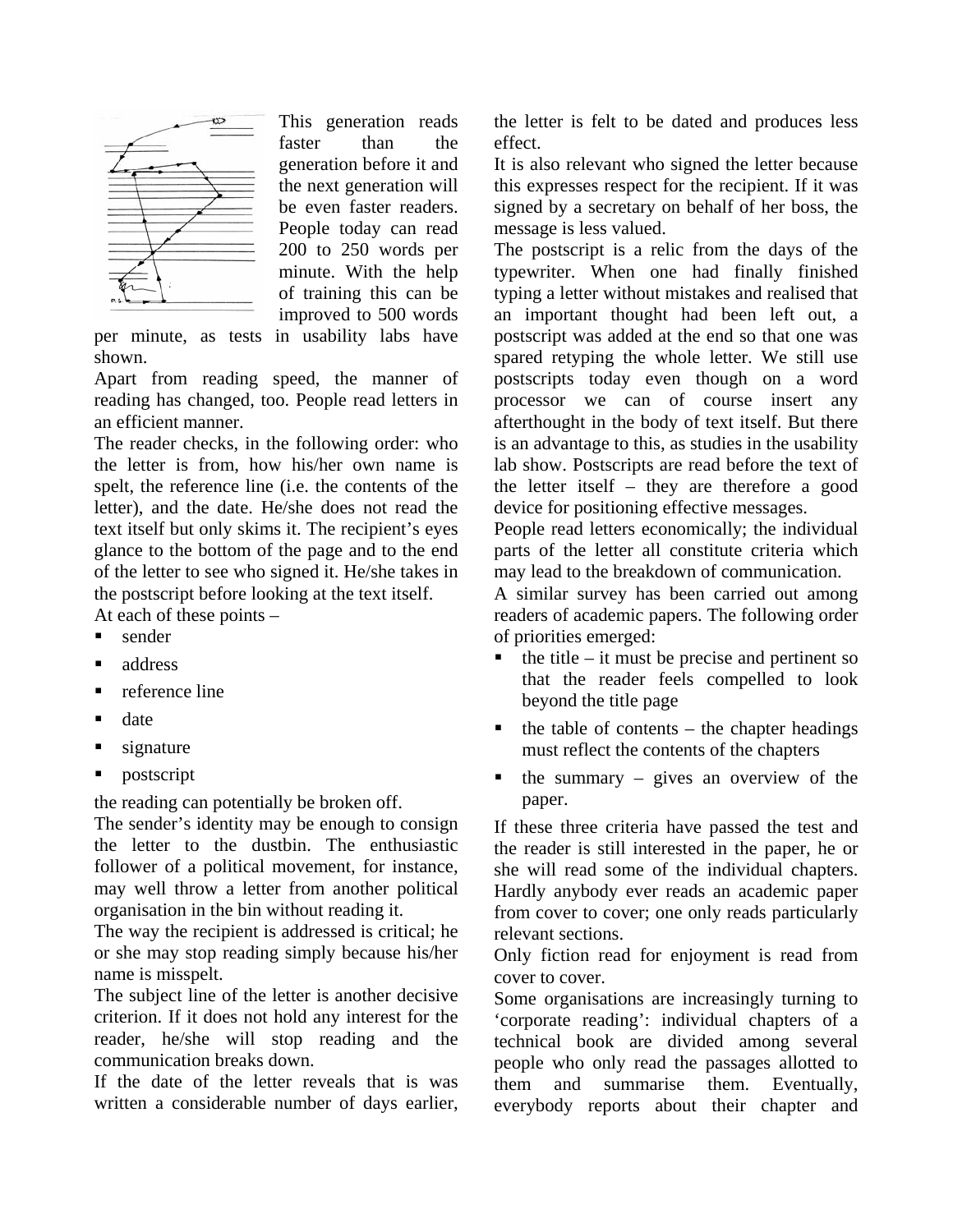supplies a written summary. In this way one can become familiar with a book within a very short time.

Similarly, technical magazines are allotted to individual employees who produce abstracts for their colleagues. Every employee can decide to read the full-length version if an abstract grabs his or her attention.

Thus reading time is employed more rationally. For digital immigrants, cooperative reading used to be impermissible. At school every pupil had to read the whole book – today this work is shared.

Reading is not a natural human skill; reading means using a tool that enhances performance. Reading is not a constant human trait or competence, as the examples above show. It can be trained.

The way we purchase books has changed, too. While it is true that 81% of books are still purchased in traditional bookshops, books have come to account for almost half of all online purchases. Publishers are forced to change and adapt their channels of distribution to the Internet. In the German speaking world, book discount store Thalia tops the list of bookshops. In 2005, Thalia recorded a turnover of  $\epsilon$ 32 million. It threatens to oust smaller, specialised bookshops and publishing houses with its large range and market power. It is also clear that cheap books – democratic mass products – have gone out of fashion. Neil Van Uum knows this better than anyone else. His Joseph Beth bookstores in the USA  $(\underline{www.josephbeth.com})$  $(\underline{www.josephbeth.com})$  $(\underline{www.josephbeth.com})$  Half-life period of Quality of life  $\overline{0}$ are in no way inferior to giants such as Thalia where size and product range are concerned (each store has an average area of 2,700 square metres). But above all, Joseph Beth is impressive for the way it connects to clients' emotional needs beyond the printed page.

Besides literature, JB bookstores also have a music and a toy department, and, most importantly, food. Visitors can enjoy more than just a coffee and small snack; there is a large choice of set menus and visitors are invited to taste dishes from the latest cookbooks – making purchasing decisions easy. At literary dinners, shoppers and experts discuss books such as Dan Brown's *Sacrilege*. For a wine tasting at home, the fitting shelf is available too. Van Uum avoids the bleakness of store chains by integrating regional peculiarities: the writings of the local historian are on sale here as are the pralines produced by the nearby monastery. JB bookstores have been a great success with present-day shoppers . With their comprehensive strategy of *retailtainment*, they fulfil consumers' need for convenience, authenticity and regionality. Annual sales total \$[5](#page-4-0)0 million.<sup>5</sup>

| Globalisation<br>of      | <b>Globalisation</b><br><sub>of</sub> |  |
|--------------------------|---------------------------------------|--|
| knowledge                | culture                               |  |
| Topics:                  | Topics:                               |  |
| Knowledge                | <b>Fiction</b>                        |  |
| Research<br>▪            | Entertainment<br>▪                    |  |
| Economy<br>▪             | <b>Travel</b>                         |  |
| Innovation               | Wellbeing                             |  |
| Career                   | <b>Groundedness</b><br>■              |  |
| Drive:                   | Drive:                                |  |
|                          |                                       |  |
| Half-life period of      | Quality of life                       |  |
| knowledge                | for<br>▪                              |  |
| Globalisation<br>of      | Compensating<br>loss of familiarity   |  |
| topics                   | Refuge in alternative                 |  |
| <b>Lifelong learning</b> | worlds                                |  |

#### Basic needs of future readers

Source: Zukunftsinstitut

[http://www.zukunftsinstitut.de/trends/index.php.](http://www.zukunftsinstitut.de/trends/index.php)

<span id="page-4-0"></span> 5 ANON.: Die Zukunft des Lesens, 4 October 2006,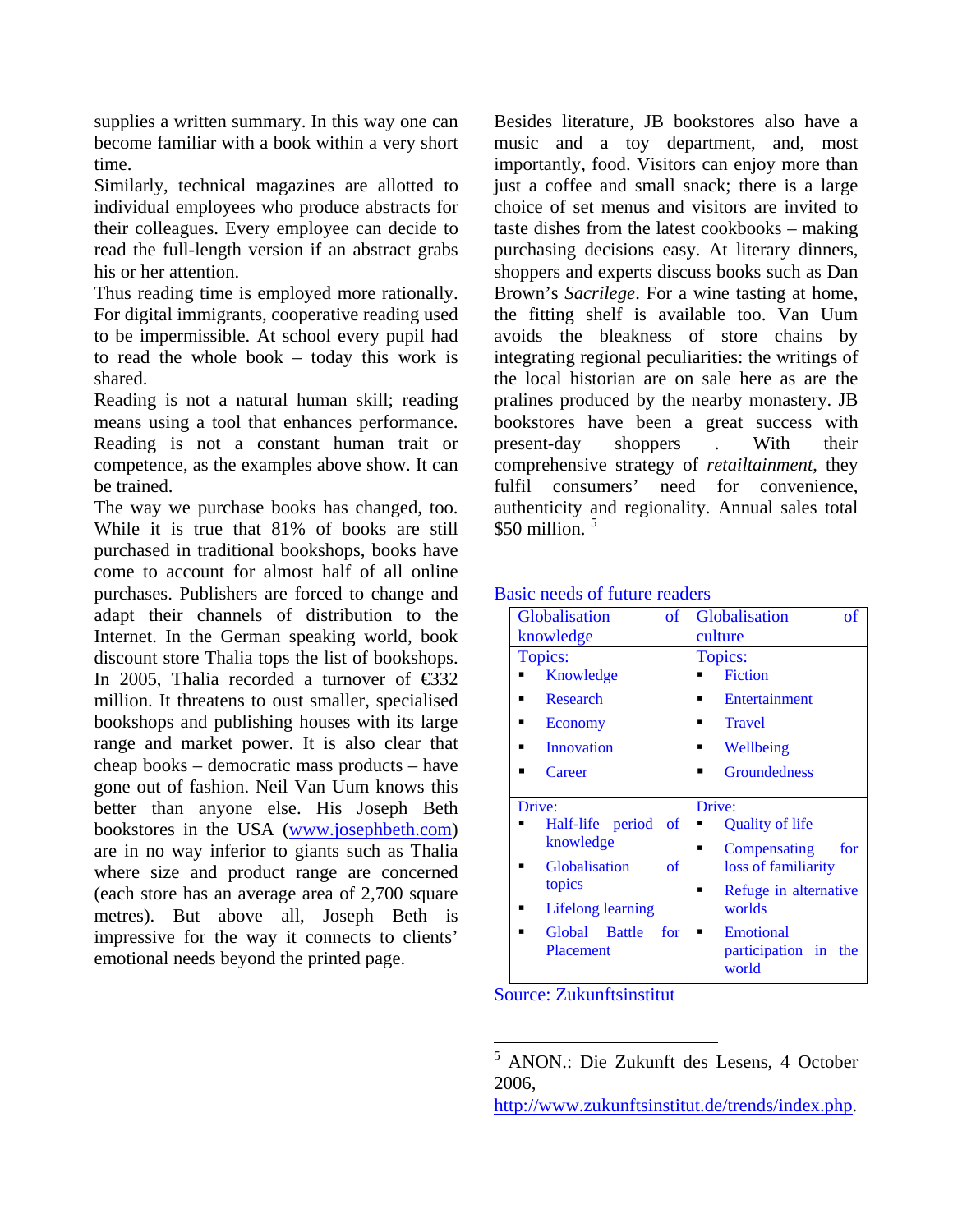'The culture of reading will evolve in two spheres in future: as a complex method of gathering information in the global knowledge society, and as an easing-down through fiction. By buying a book the customer of tomorrow hopes to benefit his education (and thus his competitiveness) and also wishes to emerge himself in alternative emotional worlds.' [my translation<sup>1[6](#page-5-0)</sup>

Computers can help us learn an instrument. The synthesiser plays a piece of music and the pupil repeats it. The pupil's version is played back after that of the 'master' so that the learner can hear the difference. He knows where he stands and what he still has to achieve  $-$  it's a stocktaking analysis. Motivated in this way and with the goal clearly in sight, the learner can achieve better results.

Natives use time resources much more effectively. There is a widespread belief that young people spend a lot of time in front of their computers. Reality, however, is different<sup>[7](#page-5-1)</sup>:

- A majority of children spend less than 30 minutes a day playing computer games.
- The majority of people who play computer games are aged between 20 and 35.
- The highest rate of Internet use in the U.S. can be found among the 35 to 44-year olds  $(29.2\%)$ .

IQs have risen steadily in recent years. On average natives have a higher IQ than immigrants.

# **A Tool or a Burden?**

 $\overline{a}$ 

It is an unanswered question whether man sees technical devices as a tool, an aid, or a burden.

Do mobile phones produce stress or do they reduce it by making us constantly available?

Natives have a different approach from immigrants. Natives use the telephone in a target-oriented way. A typical example of communication without information is when a manager gets off an airplane and immediately switches on his mobile which had to be switched off during the flight. Within earshot of his fellow travellers, he communicates to his secretary or his wife that he has arrived safe and sound, or that he is now on the bus. This is information that has no substance at all. Natives behave more economically in such situations. Old people do not make such phonecalls at all as for them phonecalls still count as the luxury they once were.

The new generation in the western world grew up accustomed to material affluence, therefore there is nothing that is not achievable for them. This is expressed in their actions and thinking. The Austrian pop star Christine Stürmer sings, 'I can never get enough'. She even wants the world to revolve faster. Everything is too slow and too little for her; she wants 'more and more'.

This is a generation that also takes more risks than earlier generations. They can rely on a secure basis, on inherited property. There is no need for them to build from scratch. They can fall back on the achievements of previous generations.

Excessive desire can lead to a feeling of emptiness. 'Schopenhauer never feels hope for moderation or a midway. His passion is much too great for that. He suffers because the cause of his volition manifests itself as privation and privation inevitably attends volition up to the moment it reaches the goal and expires. Pleasure therefore has no room. Even pleasant anticipation of things which  $-$  like the hunter  $$ one has not got but which one desires, is not pleasure to Schopenhauer. On the contrary: all the things that stimulate volition and give rise to

<span id="page-5-0"></span><sup>6</sup> ANON.: Die Zukunft des Lesens, 4 October 2006,

[http://www.zukunftsinstitut.de/trends/index.php.](http://www.zukunftsinstitut.de/trends/index.php)

<span id="page-5-1"></span> $7$  OWEN, Martin: The myth of the digital native, [http://www.futurelab.org.uk/viewpoint/art26.ht](http://www.futurelab.org.uk/viewpoint/art26.htm) [m,](http://www.futurelab.org.uk/viewpoint/art26.htm) October 2006.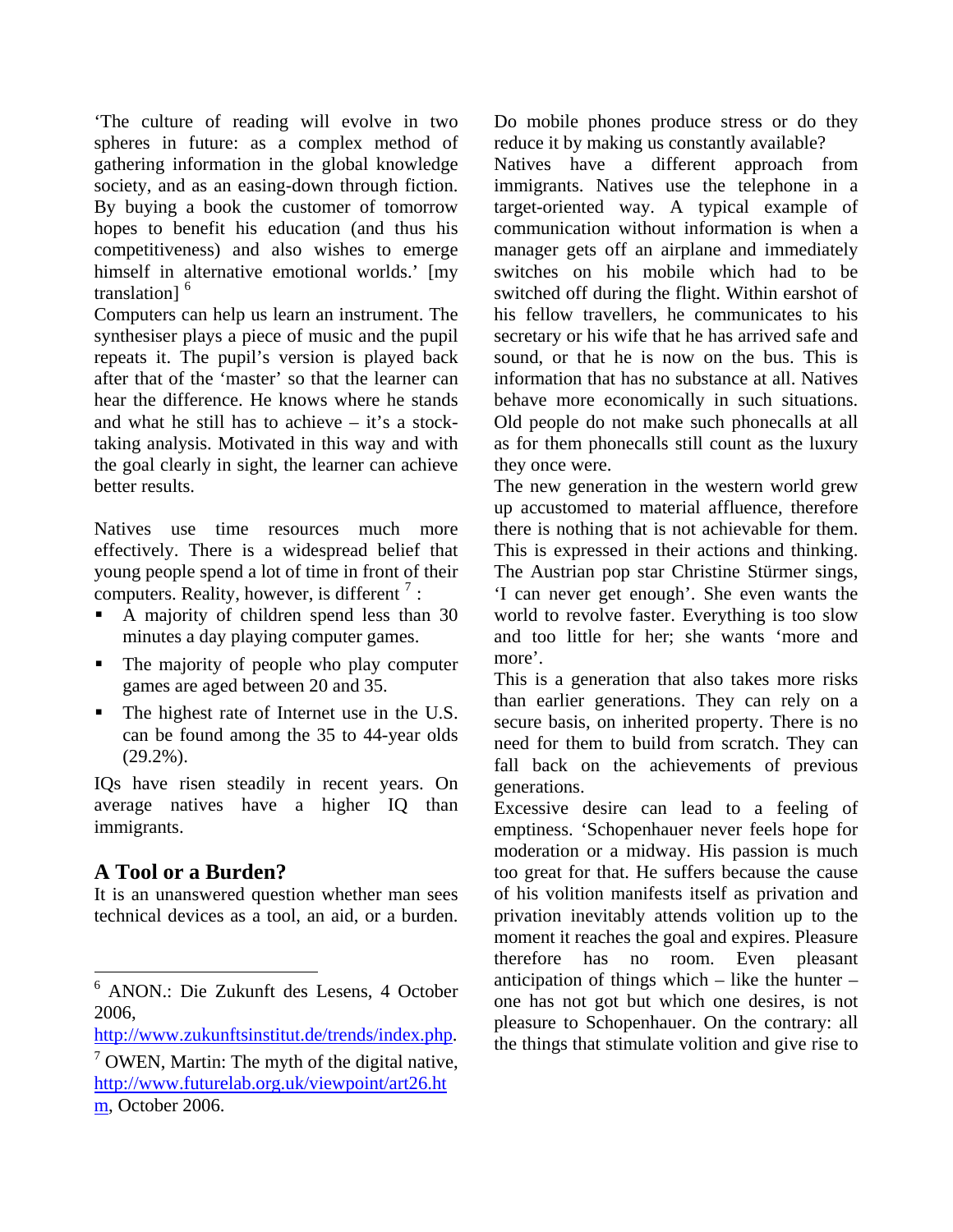hope lead man to feel an inner void and suffer even more from discontent.' [my translation] <sup>[8](#page-6-0)</sup>

# **More and more?**

The young generation responds favourably to the 'more' which advertisers use when targeting this age group. An Austrian mobile phone company tries to attract young customers in this manner.

We often say, 'The old people would be turning in their graves if they knew about this.' In his book *Daimon*, chapter 'Décadence', Eugen Maria Schulak similarly writes:

'If Nietzsche was able to witness the social trends in today's highly developed countries, his diagnosis must inevitably be: massive *décadence*. Above all he would have been fascinated by the moral suicide of the white men, the way they collectively do penitence for the luxury of the past and make way for the weak of the world. Nietzsche was of course familiar with Christianity and early Socialism, but the *secular* self-abandonment practised today would even have astonished him.  $9 \text{ [my]}$  $9 \text{ [my]}$ translation]

The contraceptive pill has brought a crucial change. Prosperity has meant that families are smaller and people have more time for pleasure. But the contraceptive pill for the first time made if possible to reduce the birth rate, also in religious countries such as Ireland. Heinrich Böll in his *Irish Journal* calls it the 'special something':

'A special something has found its way to Ireland, that ominous something the English speaking world calls THE PILL – and this something paralyses me; the prospect of fewer children being born in Ireland is devastating to me…' [my translation].

 $\overline{a}$ 

Populations change through social attitudes. Some regions are continuing to grow and have reverted to the idea of the traditional family; others pursue a deliberate policy of reducing the number of children. In China every woman is only allowed to have one child. If parents have more than one child, they have to pay higher taxes; civil servants may lose their jobs. A Chinese colleague told my wife, 'Lucky are those who have twins. The state can do nothing about that.'

These only children are different from children who grow up in a group. They are little egotists. They want MORE. They find it harder to go without things they want than did the generation before them. Only children are also treated differently by parents and grandparents, whose love they do not have to share with siblings. Digital natives are different – not only because of computers, but also because of the pill.

# **Egoists**

<u>.</u>

The social system is becoming more egocentric. Intervals are getting shorter? The new generation has to fight harder to assert itself. The education system and the professional world are ruled by a liberalised 'performance system'. Society requires elites, in schools and industry. Elite universities are sought after. Whether they really engender elites remains to be seen. Michael Hartmann<sup>[10](#page-6-2)</sup> even claims that elite universities provide poor education. Elite universities have internationally recognised professors whose reputation is based on their achievements in research. Thus the professors primarily devote themselves to research and do not have time for 'mere' teaching such as is required at undergraduate level. The lectures are held by assistant professors. Students only begin to register on the professor's horizon when they have reached the PhD level.

<span id="page-6-0"></span><sup>8</sup> SCHULAK, Eugen Maria: DAIMON. Über die Motive philosophischen Denkens, Wien 2001, p. 48.

<span id="page-6-2"></span><span id="page-6-1"></span><sup>9</sup> SCHULAK, Eugen Maria: DAIMON. Über die Motive philosophischen Denkens, Wien 2001, p. 136.

<sup>&</sup>lt;sup>10</sup> HARTMANN, Michael: Der Mythos von Leistungseliten. Spitzenkarrieren und soziale Herkunft in Wirtschaft, Politik, Justiz und Wissenschaft, Frankfurt-New York 2002.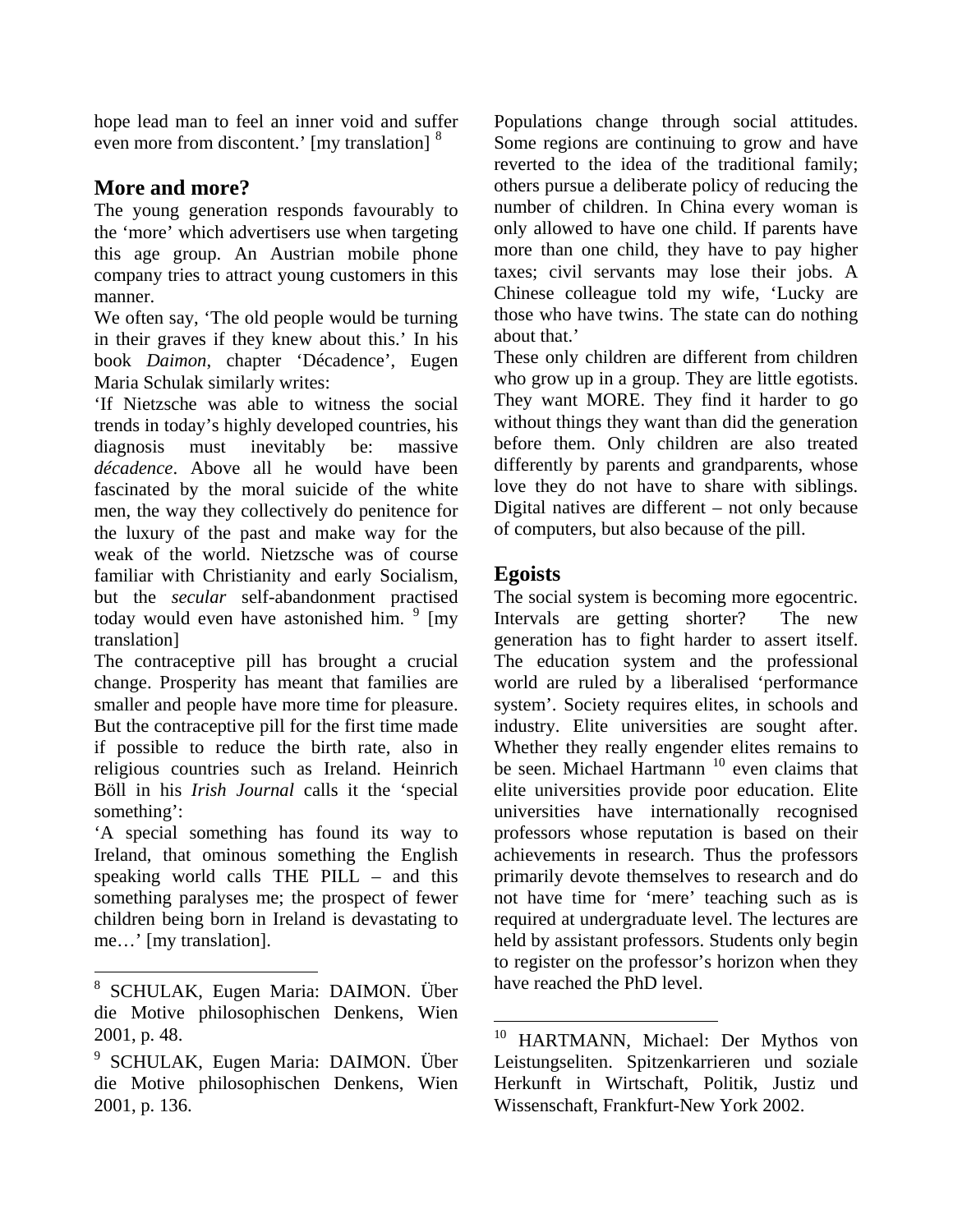Elite universities have expensive staff and require more funding than normal universities. High tuition fees and sponsorship are necessary. The high costs exclude people from lowerincome backgrounds. This is true for the U.S. and Europe alike. 'In Germany, where such elite institutions do not yet exist, a middle-class upbringing is similarly crucial in determining access to the elites. As the international PISA and IGLU tests have unmistakably shown, numerous selection mechanisms within the German education system ensure that children's educational careers are to a high degree determined by their social class, possibly even more so than in most other countries.  $\frac{11}{1}$  $\frac{11}{1}$  $\frac{11}{1}$  [my translation]

Children possess more inner balance than

- the subject,
- the 'ego', and
- 

Focusing on the subject alone would mean<br>overemphasism the intellect – a fault of our<br> $\begin{array}{ccc} \bullet & \text{have} & \text{master} & \text{right} \\ \bullet & \text{have} & \text{master} & \text{to} \\ \bullet & \text{for} & \text{other} & \text{right} \end{array}$ overemphasising the intellect – a fault of our education system. If the 'ego' is emphasised too strongly, the lecturer becomes an actorperformer. If 'we' predominates, the whole thing ends in a mere discussion.



Kübler-Ross illustrates this balance by means of four quadrants:  $\overrightarrow{A}$  German study  $\overrightarrow{P}$  arrives at similar results that



With children the four quadrants are still in balance. The education system leads to a focus on the intellectual part. Pre-school children are still unspoilt by education. They intuitively say the right things and know how to listen. They are hungry for education.

adults. They are interested in If the training of the intellect cannot be the subject. 'digested', the other three quadrants become stunted. The result is 'cold knowledge'.

In music, balance is of course essential. • the 'we'. In music,<br>Musicians Musicians

- 
- have mastered a craft (playing an instrument/singing)
- **put soul and emotion into the piece of music** they interpret; technique alone would not allow for high musical quality.

For natives, cliques are more important than for immigrants. Cliques are formed on the basis of common interests:

- $\blacksquare$  music
- informal exchange of information
- similar tastes and lifestyle

Affiliations with clubs and membership in youth organisations are not very significant.

confirm the hypothesis proposed in this paper.

<span id="page-7-0"></span><sup>&</sup>lt;sup>11</sup> HARTMANN, Michael: Elite-Soziologie.  $12$ Eine Einführung. Frankfurt-New York 2004, p155.

BÖHRINGER, Christine: Die ewigen Abiturienten, in Zeitchancen, Hamburg October 2006, p. 39.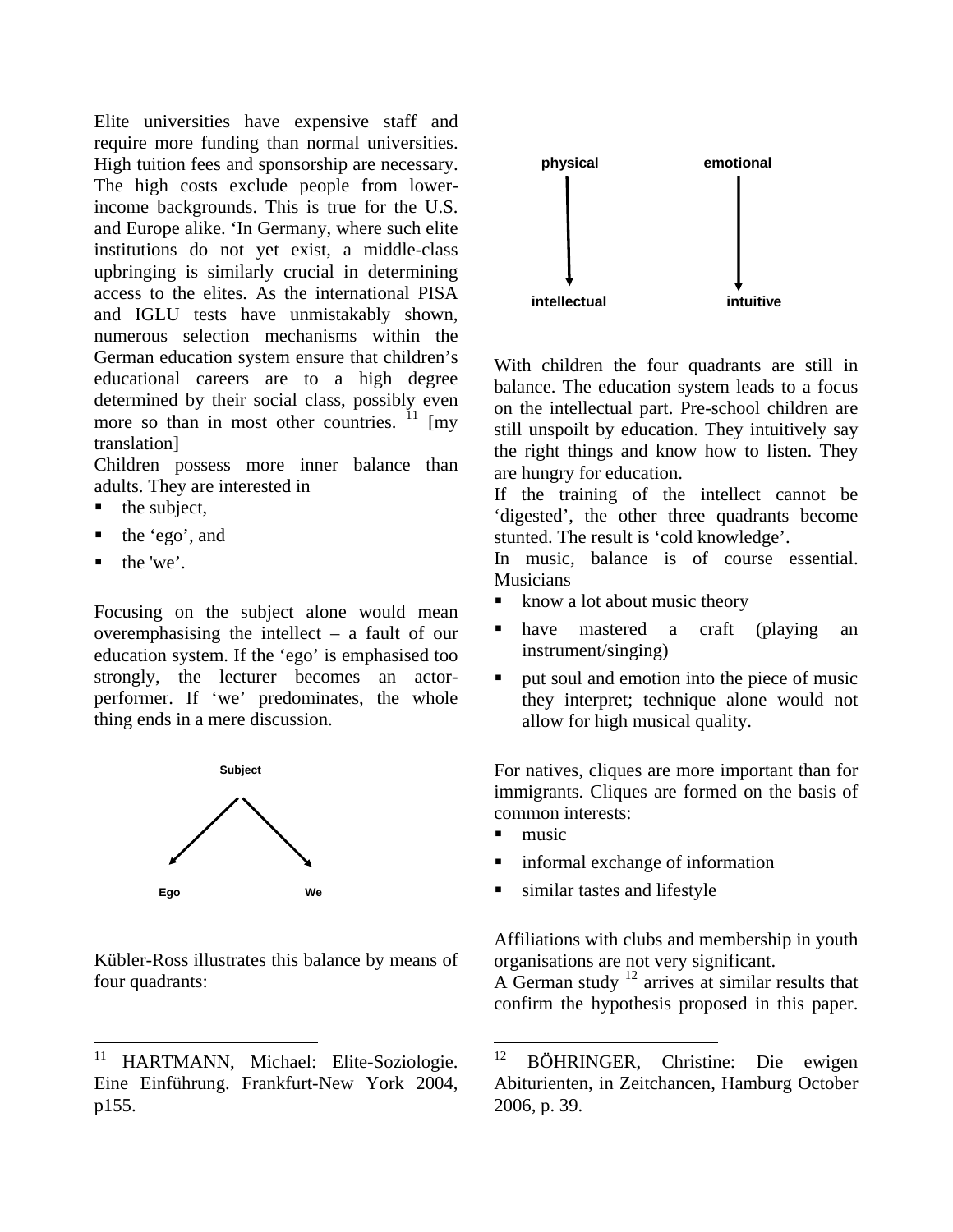The question 'What do young people consider important in their lives?' yielded the following results:

|                         | 2002 | 2006 |
|-------------------------|------|------|
| Friendship              | 6.4  | 6.8  |
| Partner                 | 6.3  | 6.4  |
| Family life             | 5.8  | 6.0  |
| Autonomy                | 5.2  | 5.8  |
| Social<br>commitment    | 42   | 4.6  |
| Political<br>commitment | 3.3  | 3.2  |

The respondents were young people (natives) aged between 12 and 25. Higher numbers indicate higher importance.

The survey shows that personal relationships with friends, partner and family have become more important, whereas interest in politics and social commitment, which was much lower to begin with, has declined further.

Interestingly, computers no longer figure at the very top – they have become mere tools for young people. Sport activities predominate.

Affiliation to a peer group provides young people with a sense of belonging and helps them find their own feet.

audio content, 14 to 19-year olds are primarily interested in music. The news holds the least interest for them. This changes with age: interest in music tends to decline and interest in the news tends to grow.

Across all age groups, radio is the most popular 3. Ambitious and clearly defined goals medium, followed by TV at 167 minutes per day on average.

Minutes per day, persons aged 14 and over Internet 36 Daily papers 30 TV 167

 $\overline{a}$ 

Radio 213 Source: Radiotest 2005, Teletest 2005, E&I 1997, AIM 2005

### <sup>2002</sup>*RTR Communications report 2005, p. 139* <sup>2006</sup>

The Internet has come to surpass daily newspapers. Daily newspapers have remained constant over several years while Internet use has risen. The average user spent 29 minutes on the net in 2004, and 36 minutes in 2005.

The traditional medium of the radio is used without distinction by all age groups today.

#### **Virtual Teams**

Digital natives are used to being flexible and thus find it easy to work in teams. They do not need to *learn* how to be team players. In European culture, family and schools European culture, family and schools sufficiently convey this skill.

Teams can achieve more than individuals.

If team members are dispersed across the world, they are more productive than teams that work together physically. Virtual teams work harder and more precisely. They pay more attention and communicate better. They are also forced, for their team mates' sake, to document their work better.

Physical teams do not see this as a necessity. Their communication is poorer and they do not A German survey  $^{13}$  $^{13}$  $^{13}$  reveals that with regard to put much effort into documenting their work.

What makes a team innovative?

Four criteria can be defined:

- 1. Heterogeneity (experience, mix)
- 2. Homogeneity of rules
- 
- 4. Capability for self-reflection on a factual and emotional basis

A team is composed of different people and combines different skills. The different character traits can have positive and negative effects. To lead the team to success, one must align the positive traits and multiply them so that they become more powerful. Problems arising from negative traits must be dismissed; a

<span id="page-8-0"></span> $13$  Goldmedia, 2005.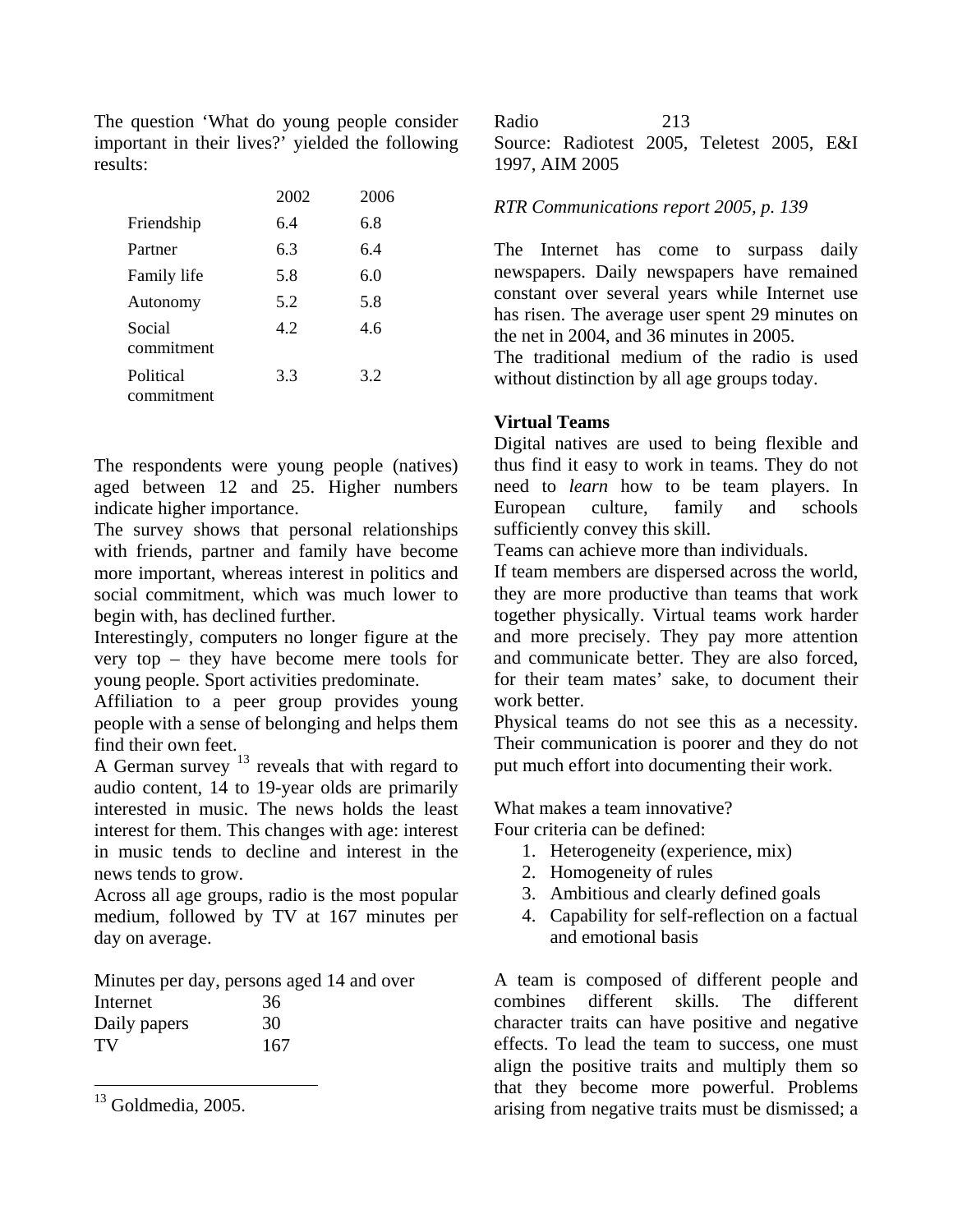good deal of tolerance is required here. Teams decide by themselves how the individual members are employed. The German joke according to which 'TEAM' is an acronym for 'Toll, ein anderer macht's' (Great, somebody else is doing the work) does not reflect reality. If an employee holds such an attitude, he or she is certain to be excluded from the team in a process of self-cleansing.

The more complex a task is, the more it is suited to be solved by a team. Great achievements are increasingly attributable to teams rather than individuals. The Nobel Prize – especially for technology – nowadays tends to go to several people.

Hierarchies in a team should be both bottom-up and top-down. Class thinking damages motivation and, consequently, the quality of the output. The knowledge of the team must not be blocked by such barriers.

A new challenge – which to some extent got lost in recent generations – is posed by different generations working together. Their approach to technical matters is different. The average age of employees is rising. Older employees are becoming more important again and collaboration in teams of young and old people is regaining significance. Lifelong learning helps older employees to stay on the job without being in any way inferior to the young.

'A company's competitiveness increasingly depends on the *globalisation of the markets*. Accordingly, employees and organisations who work together face steadily mounting requirements. The Gartner Group analysts forecast that by the year 2009, around 60% of all new COLLABORATION PROJECTS will involve a close integration of suppliers, partners and customers. According to Gartner, \$9 million will be invested in software licences for portals, collaboration and content management by 2009. Furthermore, within 10 years around 80% of a white-collar worker's job will consist no longer of routine tasks but of non-manual and collaborative activities.

<span id="page-9-1"></span><span id="page-9-0"></span>To comply with the new requirements, it does not suffice any more to equip employees with email and a diary. They too have to reorient themselves and create the conditions for the 'COLLABORATIVE WORKPLACE'. <sup>[14](#page-9-0)</sup> Imv translation]

Flexibility and adaptation are more essential for digital natives than for older employees.

Competence model of the past



past, the

competence required by an employee was straightforward and clearly defined. If he or she fulfilled this requirement, he/she could be integrated into the company without difficulty. The illustration above shows a rectangle which symbolises the clearly defined tasks and competencies of each team member.

For digital natives a clear geometric representation of skills such as this no longer exists. They do not need it either. They are required to fit into a team and fill gaps even in fields where they lack competence. Conversely, a company may be able to enlarge its business activities because employees possess skills not included in the job description. [15](#page-9-1)

## **References**

1

1. ANDONE, Diana; DRON, Jon; PEMBERTON, Lyn: The DIMPLE (Digital Internet and Mobile Phone e-Learning Environment) – a dual device research methodology?, in Proceedings of the 12th International Conference NETTIES

<sup>&</sup>lt;sup>14</sup> Computer Measurement Group Austria and Eastern Europe, [http://www.cmg-ae.at/,](http://www.cmg-ae.at/) October 2006.

<sup>&</sup>lt;sup>15</sup> Illustrations: OBLAK, Sabina, IVENTA, Wien.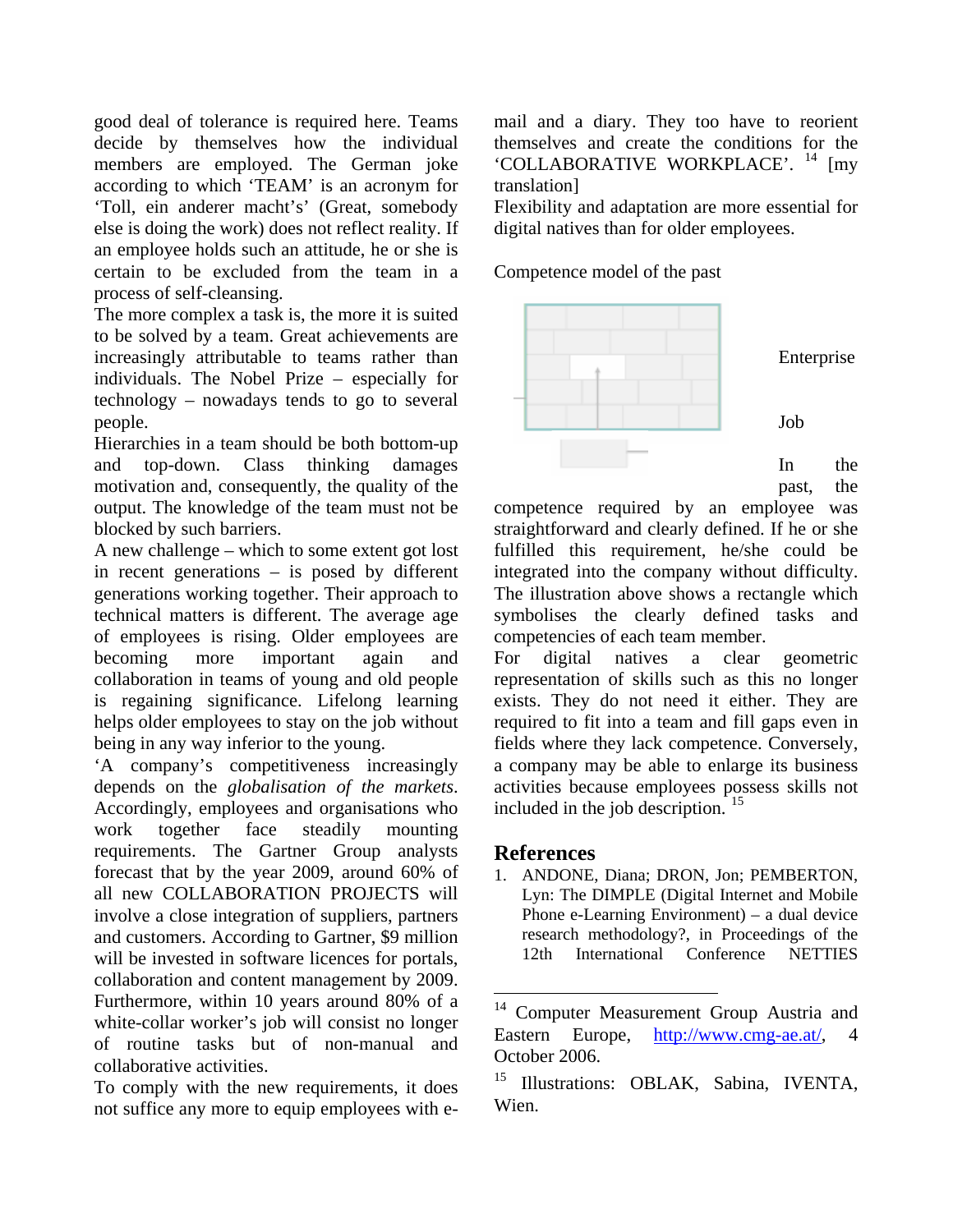Networking Entities 2006, The future of E: Advanced Educational Technologies for a Future e-Europe, Timisoara 2006, S. 52-57

- 2. APOSTOLATOS, Konstantinos; TAGA, Karim; SUTER, Patrik: Next Generation Networks in Europe. Broadband in 2011 and beyond, Arthur Little, 2006
- 3. BARTELS, Andrew: Trends 2006: Six Economic Shifts Affecting IT, FORRESTERS, 2006
- 4. BERGMANN, Frithjof: Neue Arbeit, Neue Kultur, Freiamt 2004
- 5. GROßEGGER, Beate: Generationsbeziehung, Schriftenreihe Jugendpolitik, Wien 2005
- 6. GROßEGGER, Beate: Informationsgesellschaft, Schriftenreihe Jugendpolitik, Wien 2005
- 7. GÜNTHER, Johann: Digital Natives & Digital Immigrants, Studienverlag Innsbruck Wien München Bozen 2007
- 8. GÜNTHER, Johann: Der vernetzte Egoist. Telekommunikation und Computer verändern den Menschen, Studienverlag Innsbruck Wien München Bozen 2004
- 9. GÜNTHER, Johann: Die neue Mobilität der Gesellschaft,
- 10. Studienverlag Innsbruck, Wien, München, Bozen 2002
- 11. HAMANN, Götz; UEHLECKE, Jens: Die nächste Kolonie des Kapitalismus, [http://www.zeit.de/2007/02/Second-](http://www.zeit.de/2007/02/Second-Life?page=1)[Life?page=1](http://www.zeit.de/2007/02/Second-Life?page=1), 4.1.2007
- 12. HARTMANN, Michael: Der Mythos von den Leistungseliten. Spitzenkarrieren und soziale Herkunft in Wirtschaft, Politik, Justiz und Wissenschaft, Frankfurt 2002
- 13. HEINTEL, Peter: Aphorismen zu Schlaf und Traum, http://www.uniklu.ac.at/ipg/alt/publ/pgk/aphorismen.htm, Oktober 2006
- 14. HORX, Matthias: Silver Surfers, in der Kolumne "Zukunft passiert", in Die Presse, Wien 13.9.2003
- 15. KATSIKIDES, Savvas: The Social Impact of Technology, Vermont, Ashgate 1998
- 16. LIETAER, Bernard A.: Das Geld der Zukunft. Über die zerstörerische Wirkung unseres

Geldsystems und Alternativen hierzu, Sonthofen 2002

- 17. NN: Die Zukunft des Lesens, 4. Oktober 2006, <http://www.zukunftsinstitut.de/trends/index.php>
- 18. OWEN, Martin: The myth of the digital native, [http://www.futurelab.org.uk/viewpoint/art26.ht](http://www.futurelab.org.uk/viewpoint/art26.htm) [m](http://www.futurelab.org.uk/viewpoint/art26.htm), Oktober 2006
- 19. PETROVIC, Otto; FALLENBÖCK, Markus; KITTL, Christian; LANGL, Andreas: Mobile TV in Österreich. Internationale Pilotprojekte – Benutzerakzeptanz – Geschäftsmodelle – rechtliche Rahmenbedingungen, Schriftenreihe der Rundfunk und Telekom Regulierungs-GmbH, Band 2/2006, Wien
- 20. PLASSER, Fritz; ULRAM Peter: Das österreichische Politikverständnis", Wien 2002
- 21. PRESKY, Marc: Digital Natives, Digital Immigrants, 2001, [http://www.twitchspeed.com/site/Prensky%20-](http://www.twitchspeed.com/site/Prensky%20-%20Digital%20Natives,%20Digital%20Immigrants%20-%20Part1.htm) [%20Digital%20Natives,%20Digital%20Immigr](http://www.twitchspeed.com/site/Prensky%20-%20Digital%20Natives,%20Digital%20Immigrants%20-%20Part1.htm) [ants%20-%20Part1.htm](http://www.twitchspeed.com/site/Prensky%20-%20Digital%20Natives,%20Digital%20Immigrants%20-%20Part1.htm)
- 22. ROGERS, Everett M.: Diffusion of Innovations, New York 1995
- 23. ROSALIA, Maria; CUERVO, Vicente; MENÉNDEZ, Ana Jesús López: A multivariate framework for the analysis of the digital divide: Evidence for the European Union-15, in [www.sciencedirect.com](http://www.sciencedirect.com/), Information & Management 43 (2006) 756-766
- 24. RUSHKOFF, Douglas: Open Source Democracy. How online communication is changing offline politics, London 2006
- 25. SCHMIDL, Jacqueline: Wertewandel des Handys, [http://www.report.at/artikel.asp?mid=1&kid=1&](http://www.report.at/artikel.asp?mid=1&kid=1&aid=9643) [aid=9643](http://www.report.at/artikel.asp?mid=1&kid=1&aid=9643), April 2006
- 26. SERENTSCHY, Georg: Infrastruktur schafft Wachstum: Schlüsselfaktoren für den IKT-Standort Österreich, Schriftenreihe der Rundfunk und Telekom Regulierungs-GmbH, Band 4/2005
- 27. SERENTSCHY, Georg: IKT Benchmarking Studie. Vergleich der öffentlichen IKT-Umsetzungsstrukturen in Korea, Schweden, Finnland, Dänemark, 4.8.2006, http://www.rtr.at/web.nsf/deutsch/Telekommuni